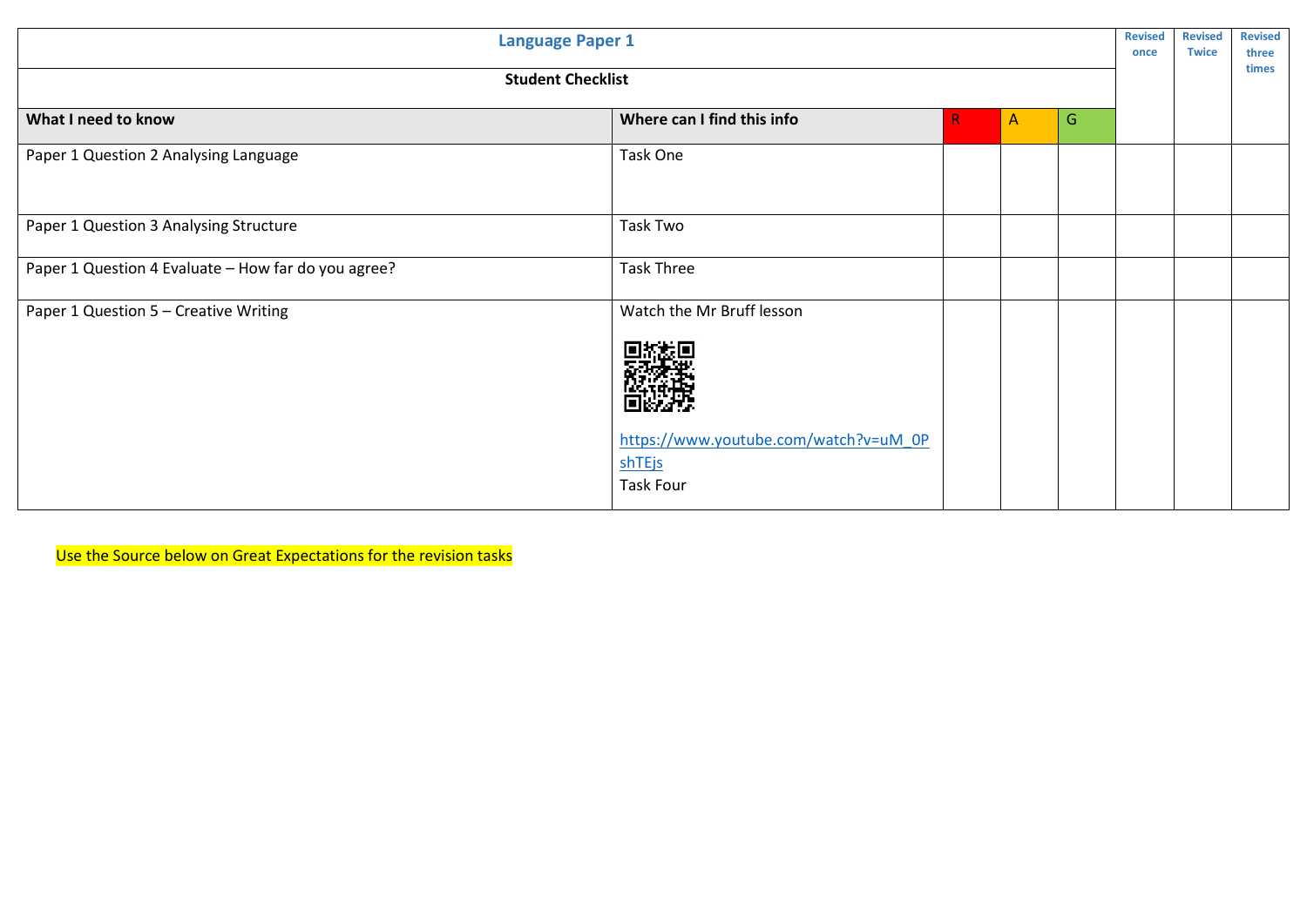**Great Expectations This extract is taken from near the beginning of a novel. An orphaned boy called Pip has travelled to the nearby graveyard to visit his parents' and siblings' graves, when an escaped prisoner approaches him.**

### Focus – Why?

The opening paragraph focuses on the man creating an impression of a fearful character

A fearful man, all in coarse grey, with a great iron on his leg. A man with no hat, and with broken shoes, and with an old rag tied round his head. A man who had been soaked in water, and smothered in mud, and lamed by stones, and cut by flints, and stung by nettles, and torn by briars; who limped, and shivered, and glared and growled; and whose teeth chattered in his head as he seized me by the chin.

'O! Don't cut my throat, sir,' I pleaded in terror. 'Pray don't do it, sir.'

'Tell us your name!' said the man. 'Quick!'

'Pip. sir."

'Once more,' said the man, staring at me. 'Give it mouth!"

15 'Pip. Pip. sir.'

 $5\overline{5}$ 

10

20

'Show us where you live,' said the man. 'Pint out the place!'

I pointed to where our village lay, on the flat in-shore among the alder-trees and pollards, a mile or more from the church.

The man, after looking at me for a moment, turned me upside down, and emptied my pockets. There was nothing in them but a piece of bread. When the church came to itself - for he was so sudden and strong that he made it go

 $25$ head over heels before me, and I saw the steeple under my feet - when the church came to itself, I say, I was seated on a high tombstone, trembling, while he ate the bread ravenously.

#### **Transition**

Shift in focus to Pip's frightened dialogue (the first person narrator)